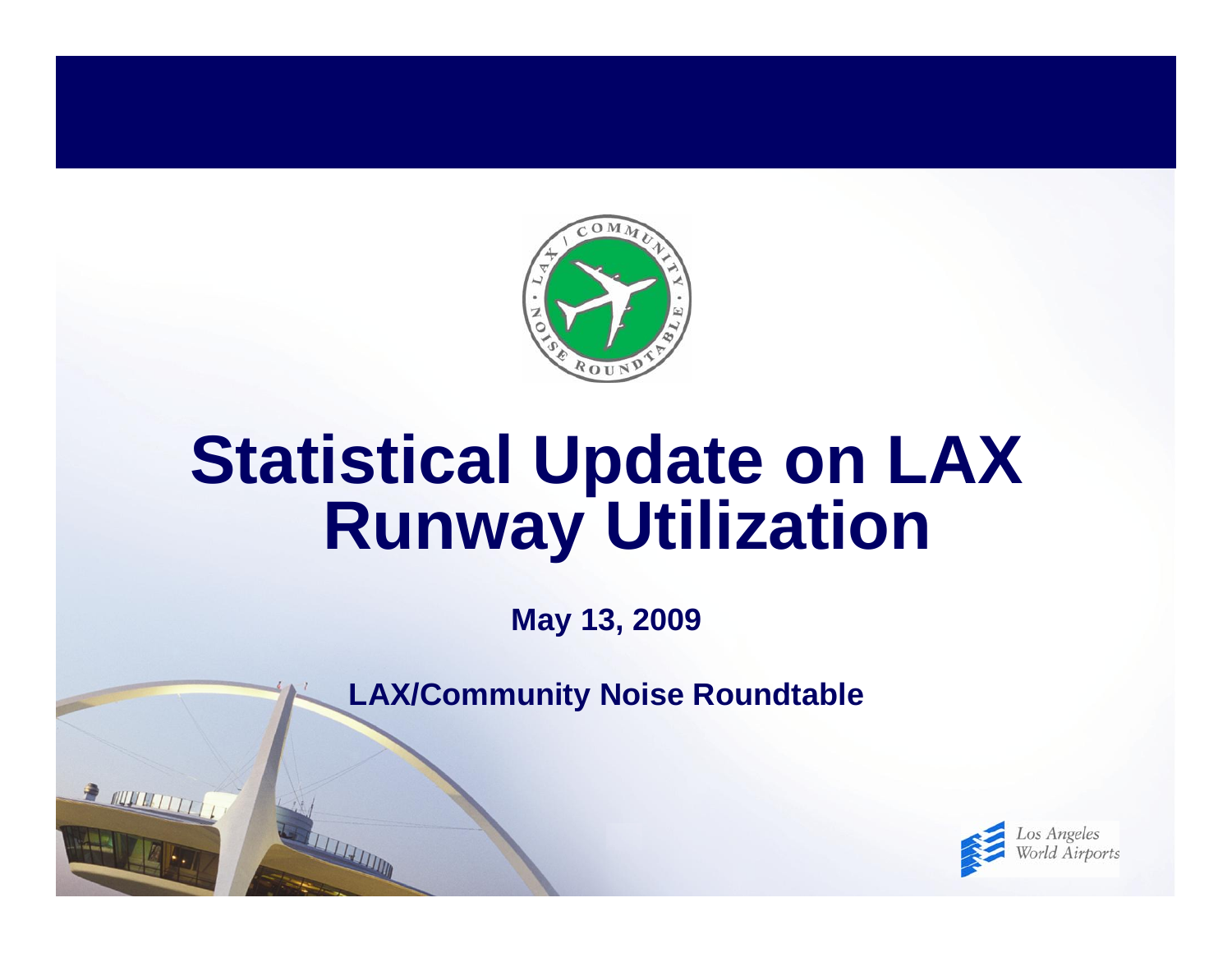## **Departures – Runways 25L and 25R**



**2**

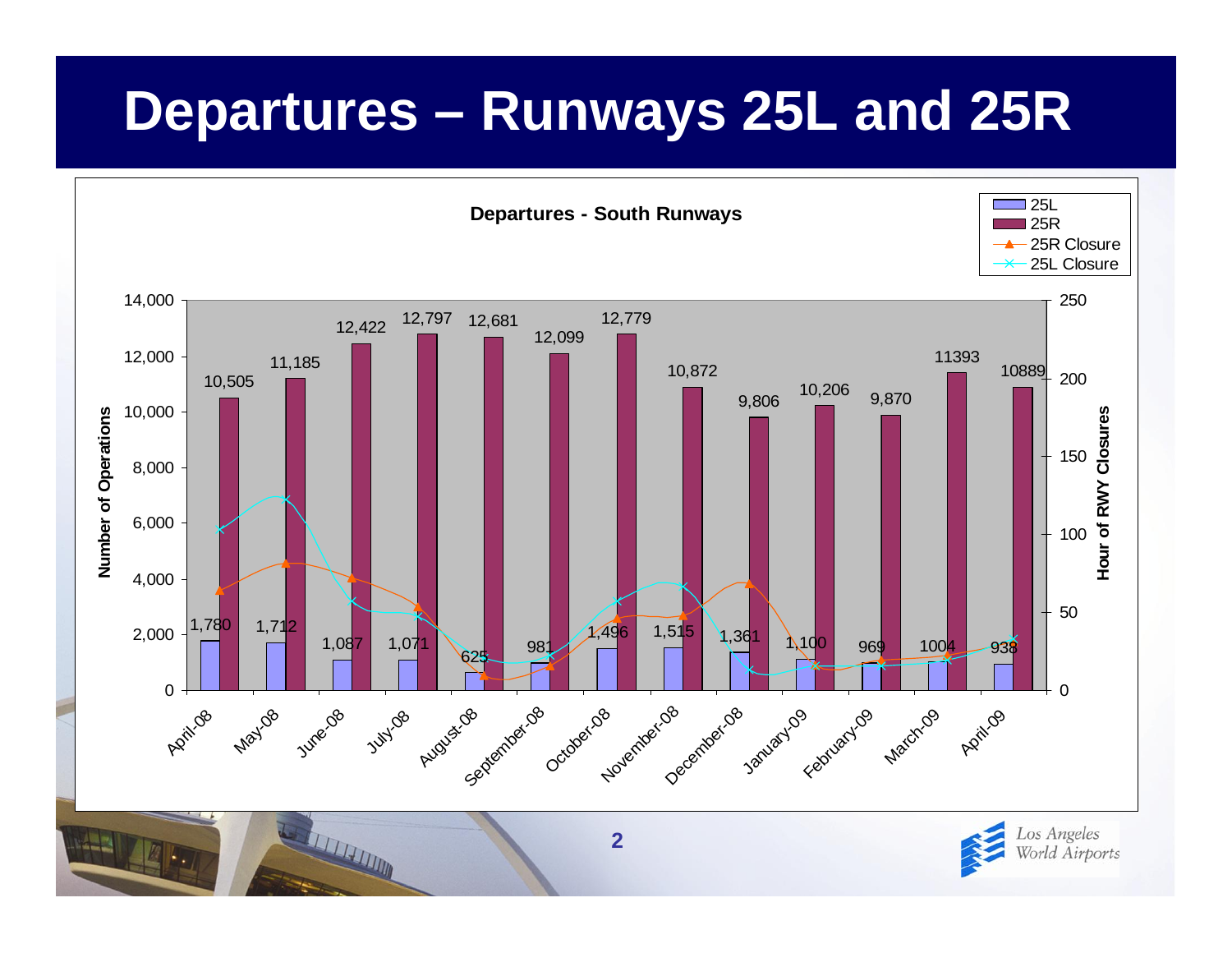# **Arrivals – Runways 25L and 25R**





THE REAL PROPERTY AND IN

●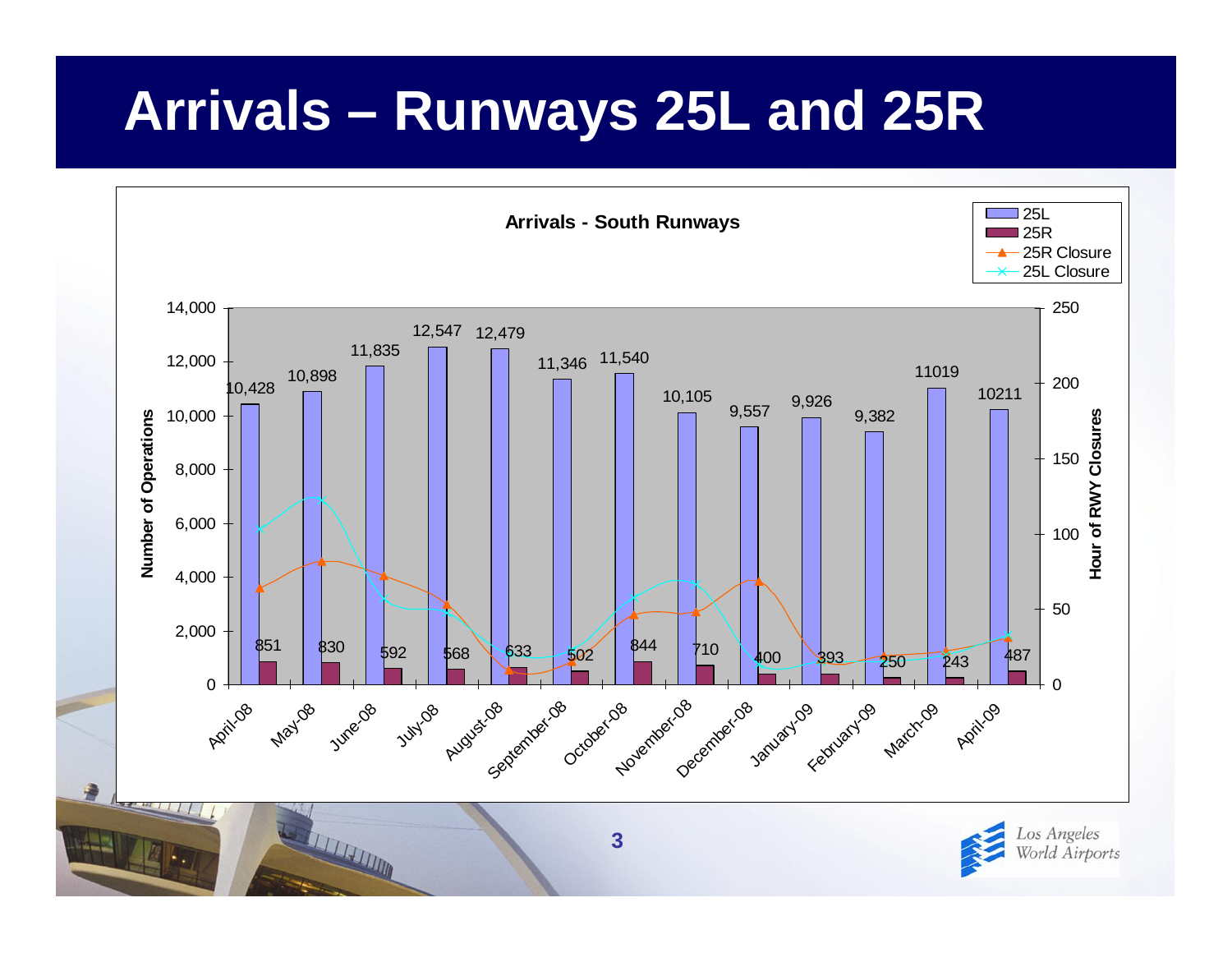### **Departures – Runways 24L and 24R**



Los Angeles World Airports

THE REAL PROPERTY AND IN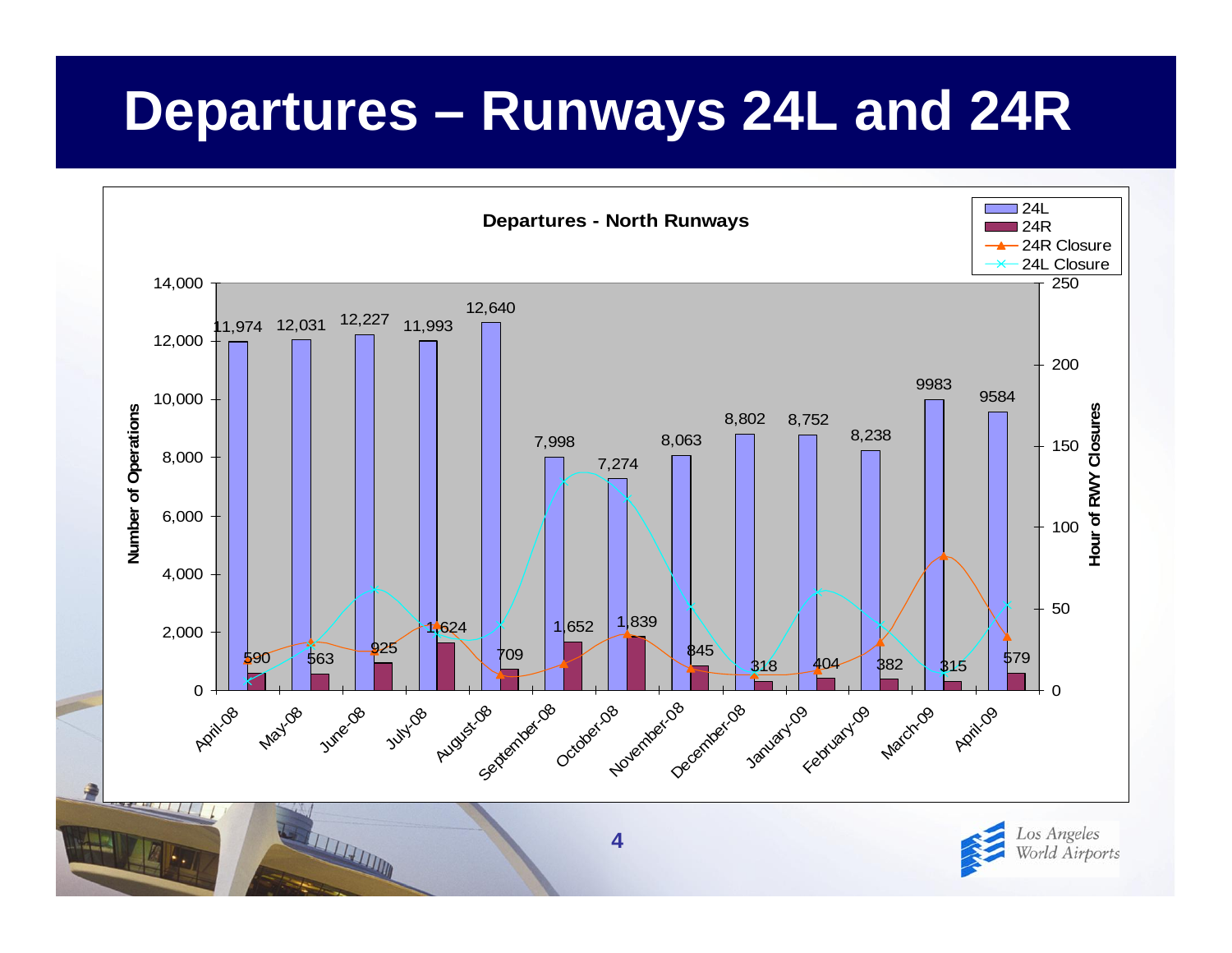## **Arrivals – Runways 24L and 24R**





THE REAL PROPERTY AND INCOME.

**●**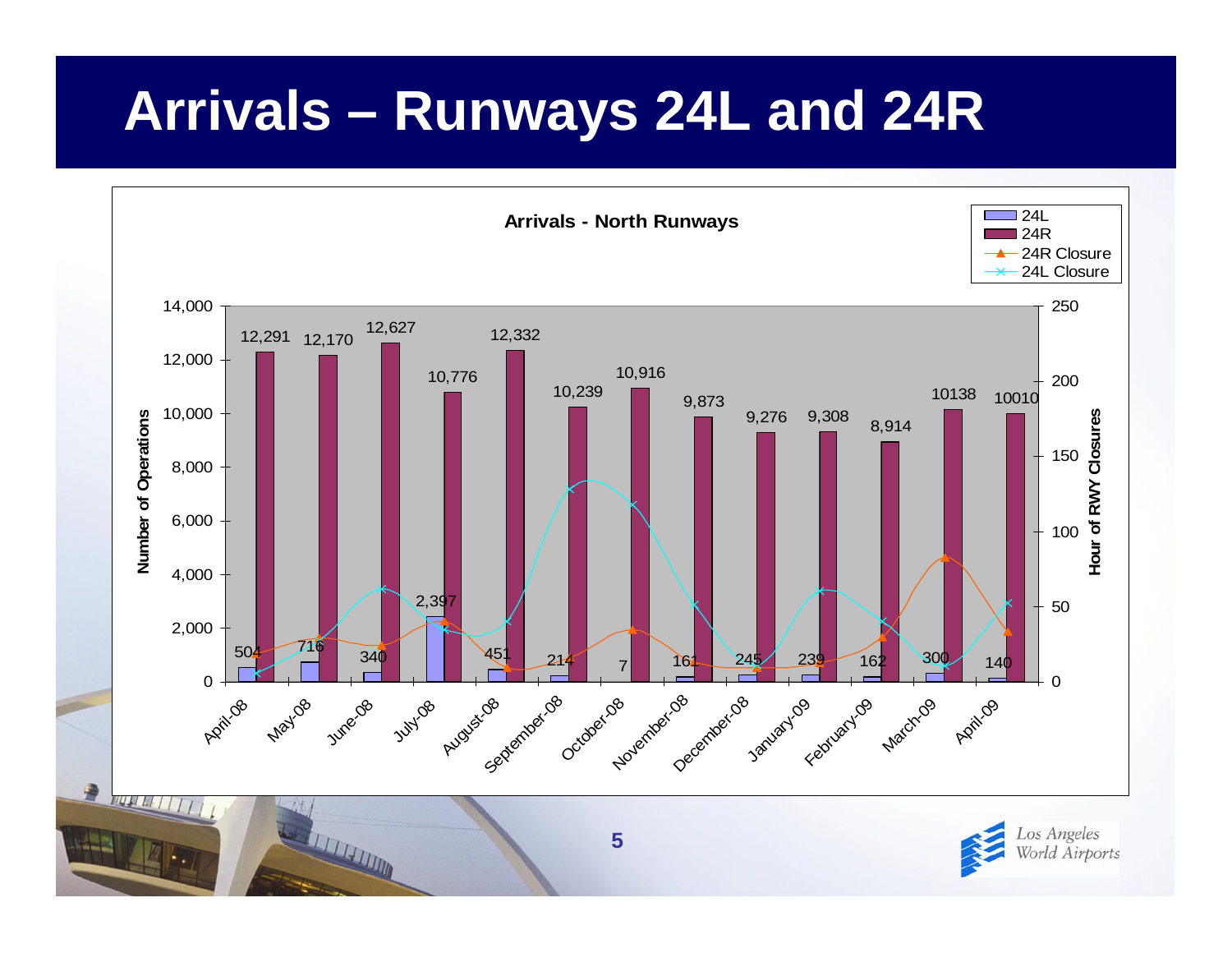#### **April 2009 – Westerly Operations**





World Airports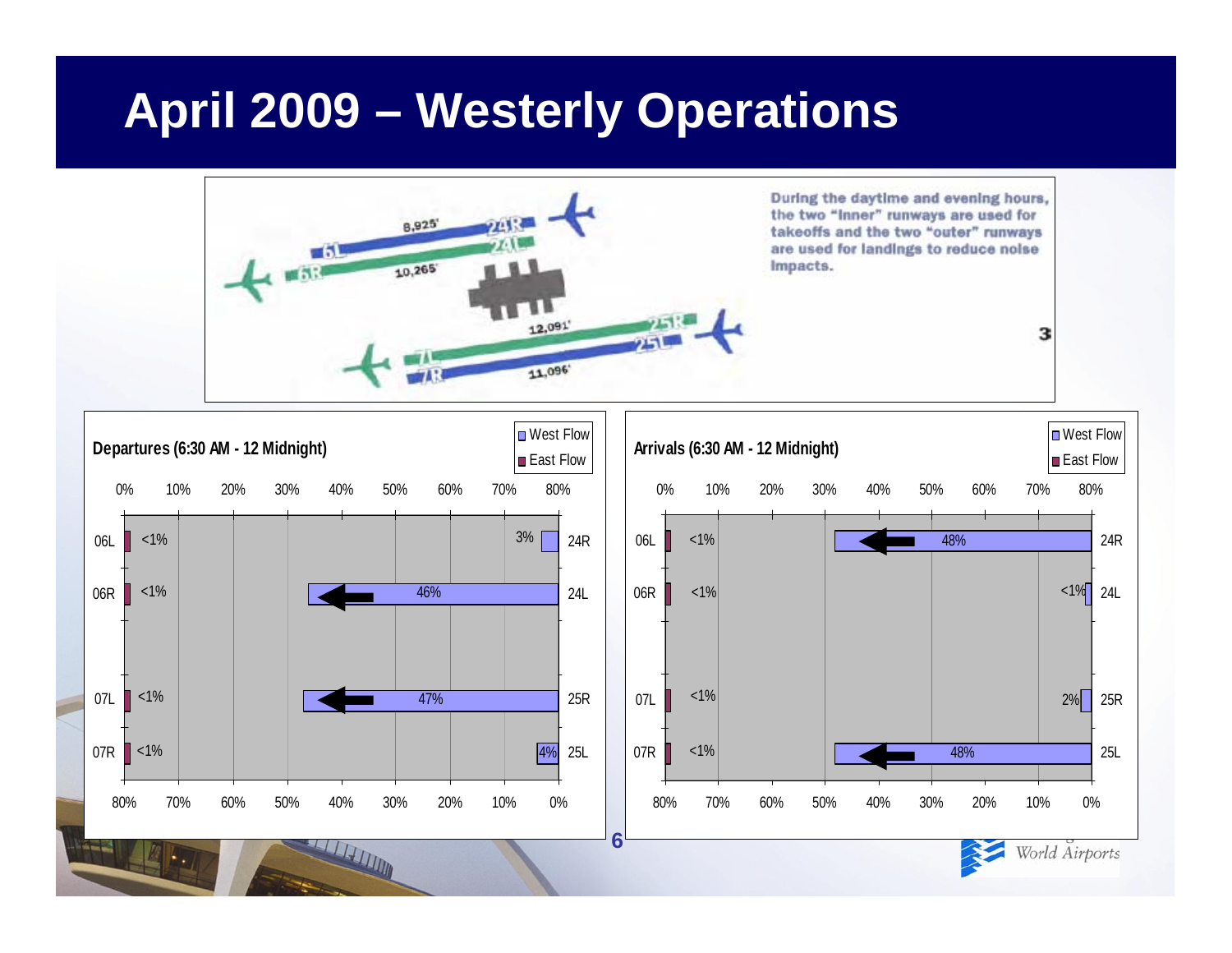#### **April 2009 – Over Ocean Operations**



**7**



THE REAL PROPERTY AND IN





World Airports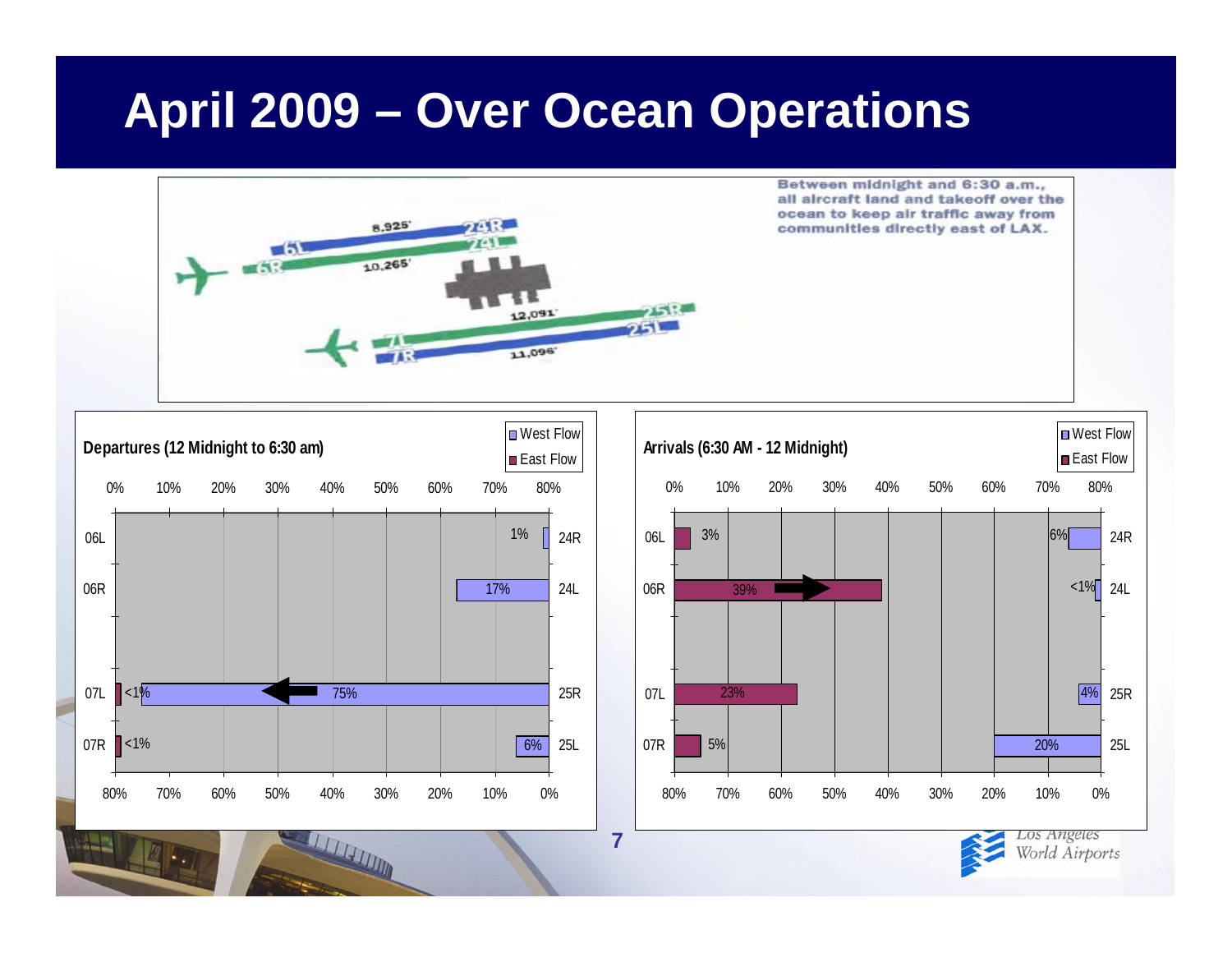#### **Deviation from Over-Ocean Operations**





**THE REAL PROPERTY AND**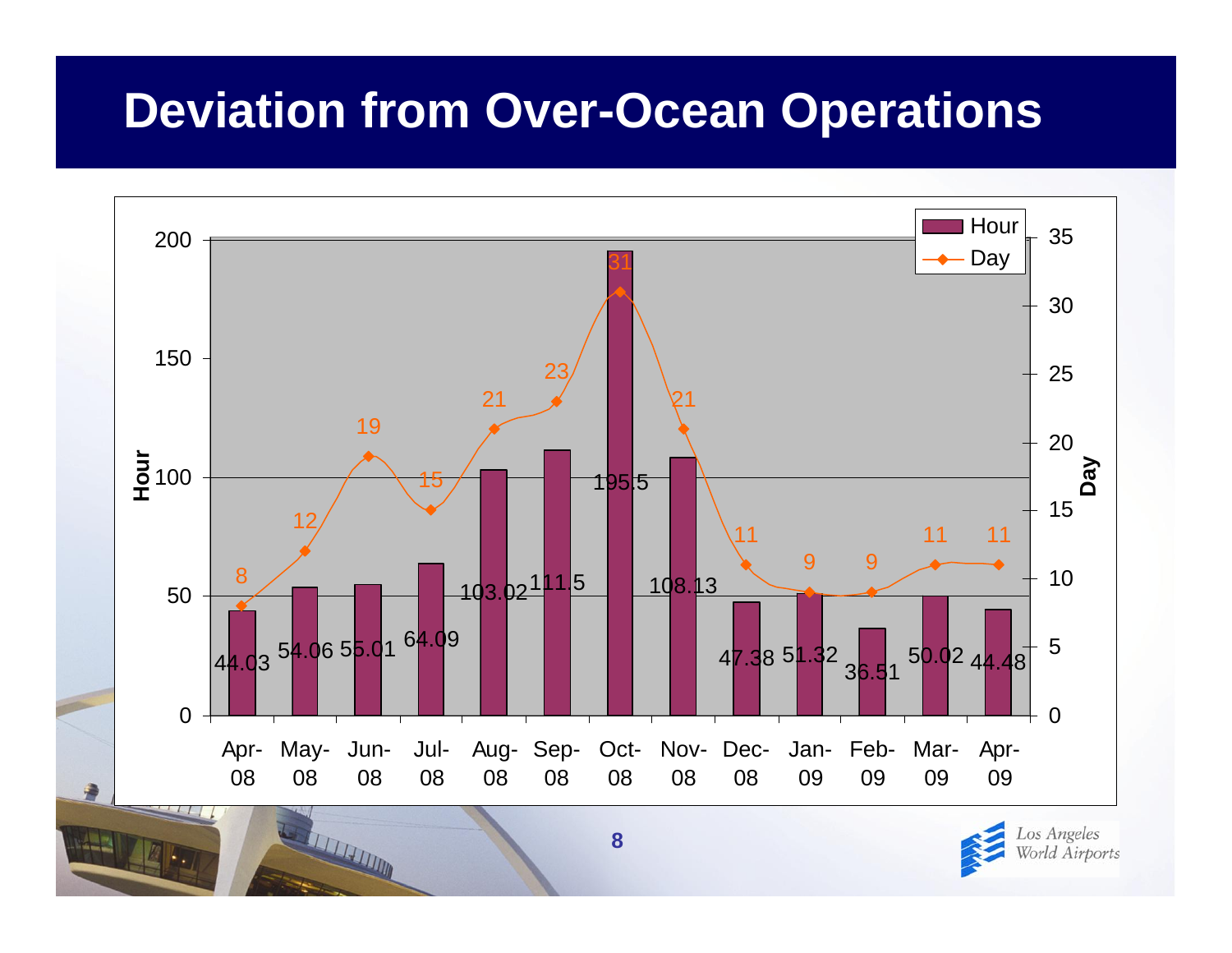#### **Time of Day by Operator on 25L April 2009**

净



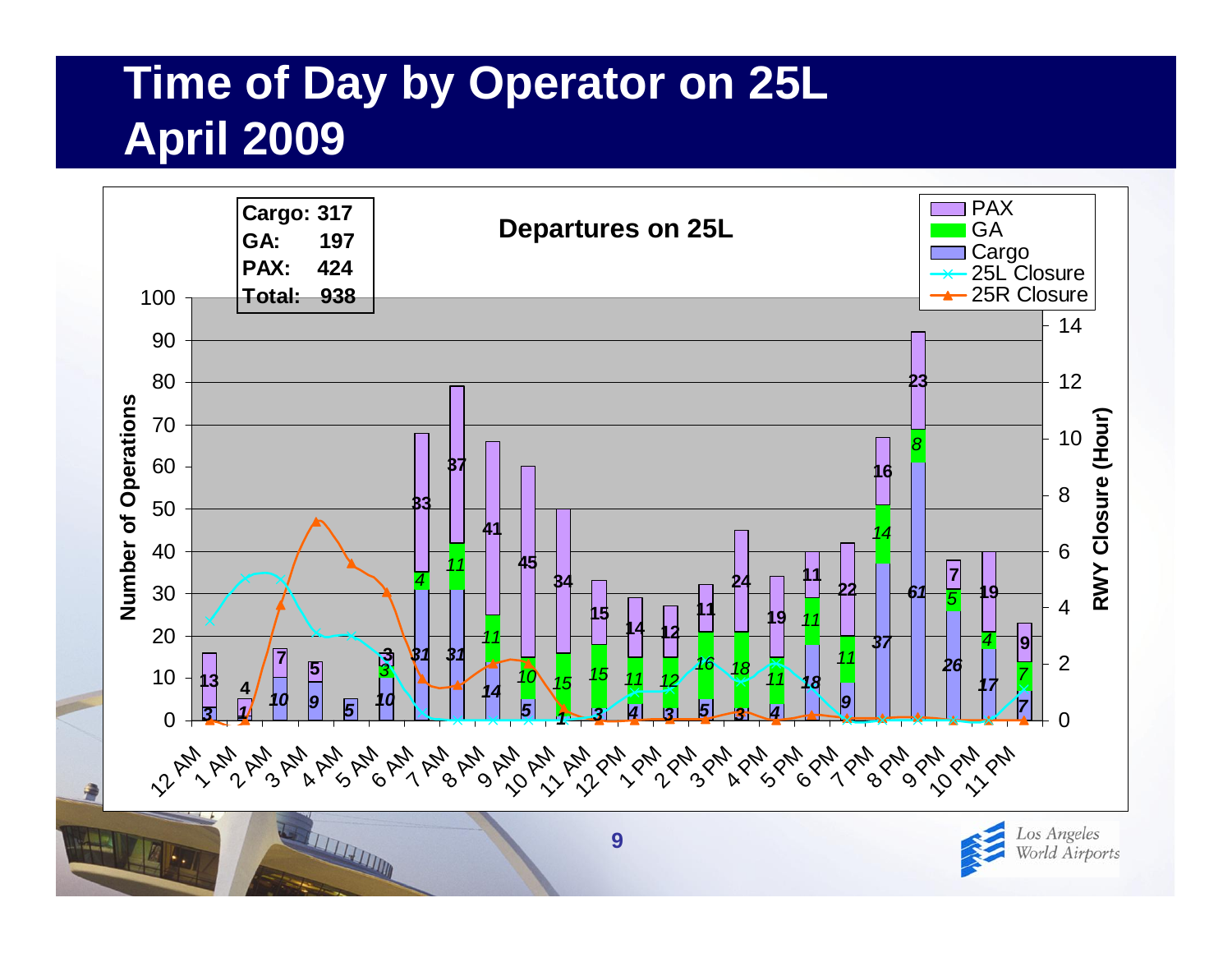#### **Time of Day by Operator on 25R April 2009**



World Airports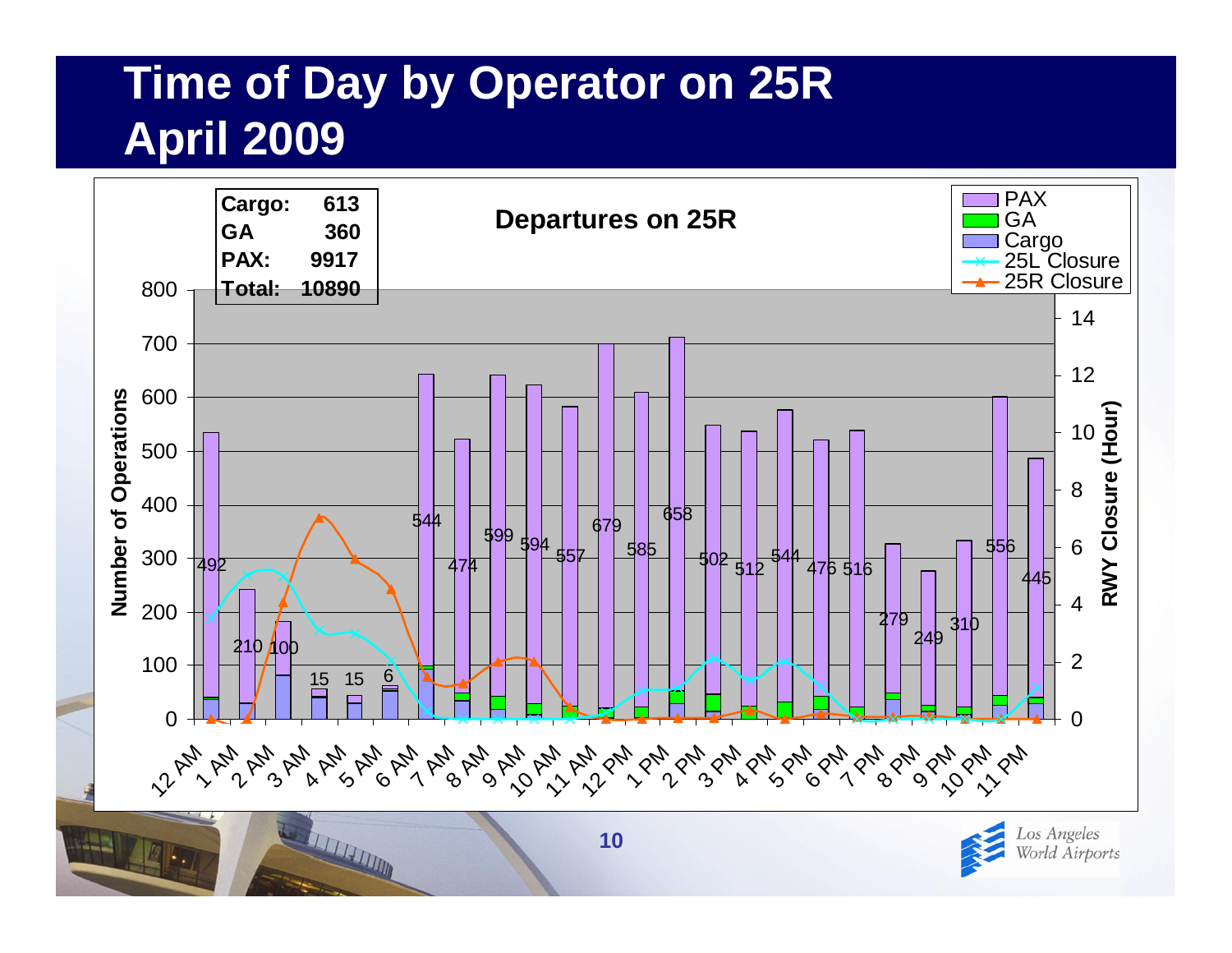### **Time of Day – Cargo Only April 2009**

**THE REAL PROPERTY AND IN** 



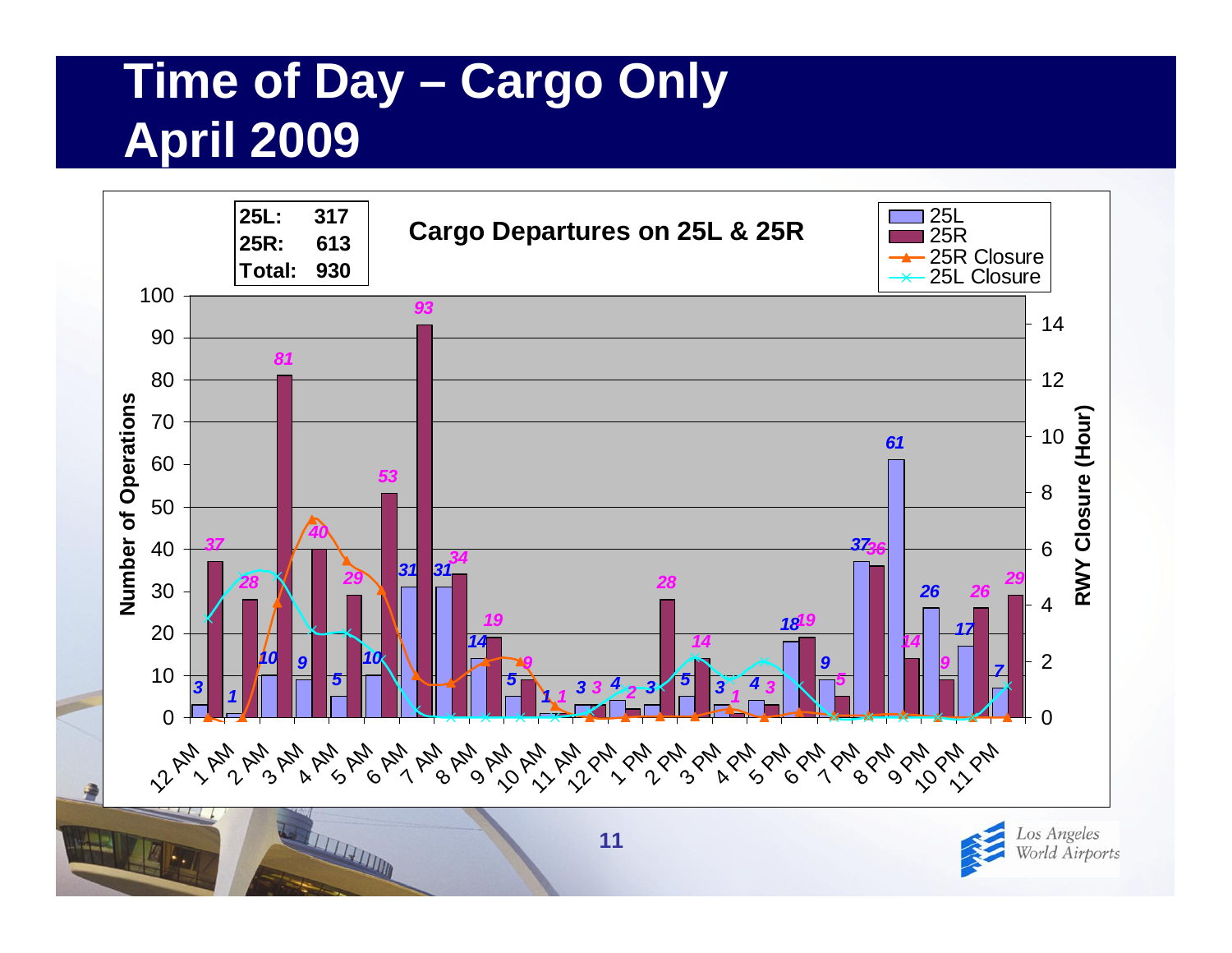#### **Cargo Departures on 25L & 25R 13-month period**





**TELEVISION**